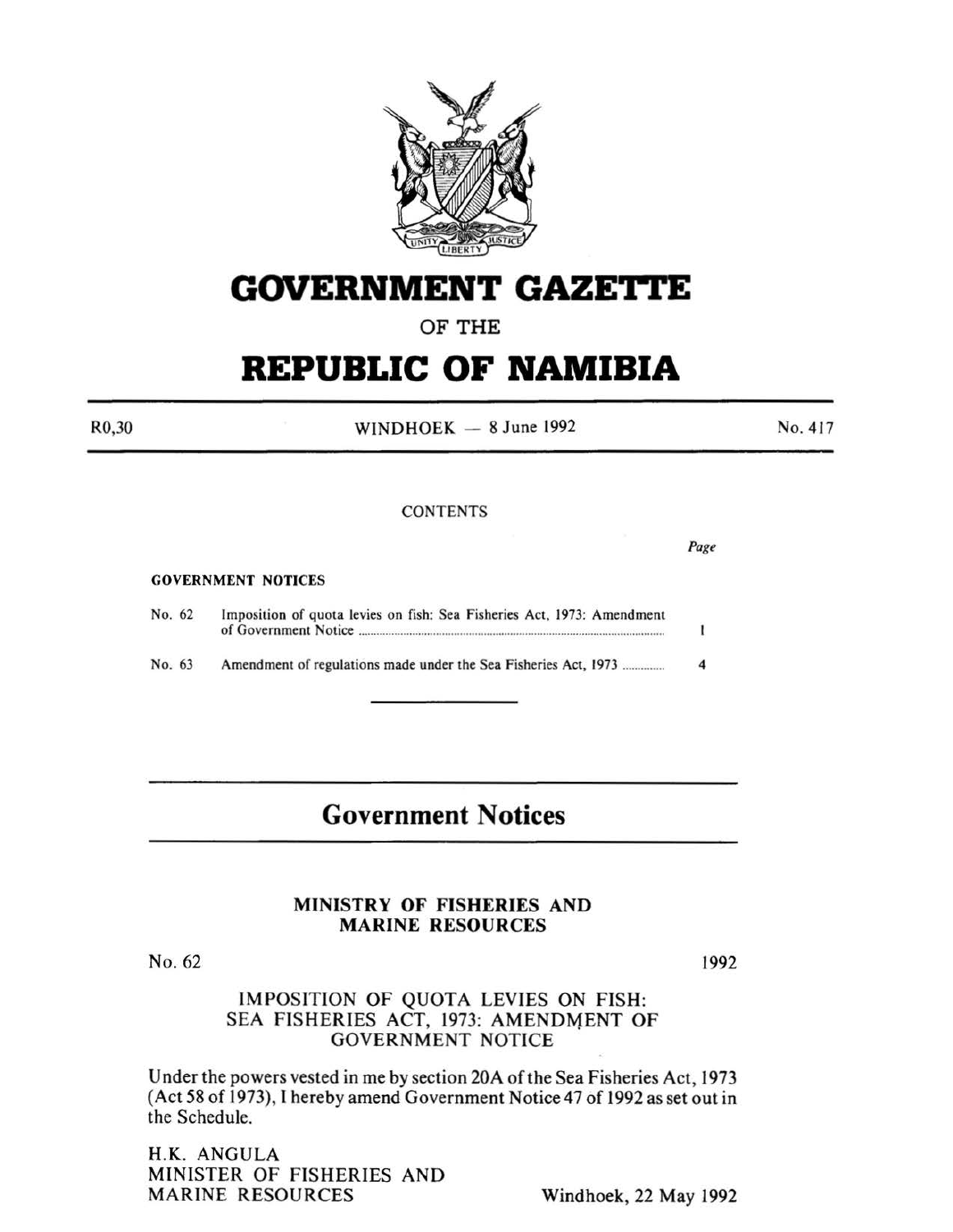#### SCHEDULE

1. Paragraph I is hereby amended by the insertion before the definition of "hake" of the following definition:

"chub mackerel" means any fish of the genus *Scomber japonicus;".* 

- 2. The following paragraph is hereby substituted for paragraph 3:
	- "3. Quota levies per metric ton:

Species of fish:

Levy per ton:

(a) Hake-

|  | R400: |
|--|-------|
|  | R600: |
|  | R800. |

(Where the fish landed is processed on land, the amount payable referred to in subparagraphs (i), (ii) and (iii) shall be reduced by R200 per metric ton.)

#### (b) Horse mackerel, excluding horse mackerel caught by the purse seine methods, and chub mackerel -

|  | R31,30;               |
|--|-----------------------|
|  | R46,90:               |
|  | R <sub>62</sub> , 55. |

#### (c) Pilchard -

|  | R100:              |
|--|--------------------|
|  | R <sub>150</sub> : |
|  | R 25.              |

#### (d) Tuna-

| (i) landed in Namibian ports and processed on<br>land | R400:               |
|-------------------------------------------------------|---------------------|
|                                                       | R <sub>2</sub> 400. |
| (e) Red crab -                                        |                     |
|                                                       |                     |

- sections, legs, flake, claw or round ..................................... . R556.
- (f) Spider (stone) crab-

sections, legs, flake, claw or round ...................................... R225. (Where the fish is landed in Namibian ports and processed on land, the amount of R225 shall be reduced by Rl12,50 per metric ton).".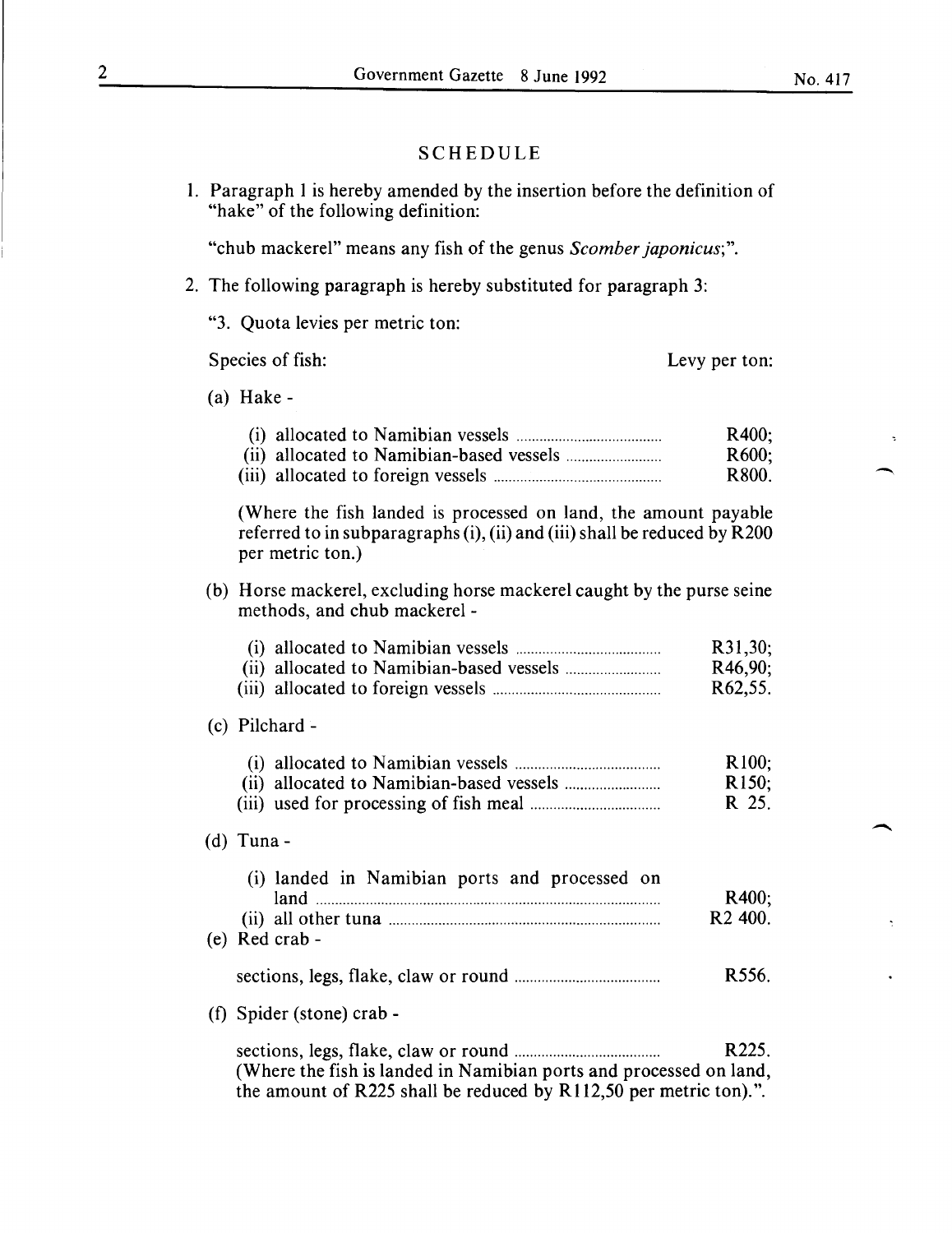$\overline{\phantom{0}}$ 

-

3. Paragraph 4 is hereby amended by the substitution for the Table of the following Table:

#### "TARLF

|     | <b>Species and Product</b> | <b>Conversion Factor</b>     |
|-----|----------------------------|------------------------------|
| (a) | Hake -                     |                              |
|     |                            | 1,46<br>2,25<br>1,94<br>1,46 |
|     | (b) Kingklip -             |                              |
|     |                            | 1,52                         |
|     | $(c)$ Monk -               |                              |
|     |                            | 3,04                         |
|     | $(d)$ Sole -               |                              |
|     |                            | 1,04                         |
|     | (e) Horse Mackerel -       |                              |
|     | Fillet                     | 1,570<br>1,859<br>5,556      |
|     | (f) Chub mackerel -        |                              |
|     |                            | 1,47<br>1,47<br>4,6          |

#### CONVERSION FACTORS

4. Paragraph *5* is hereby amended by the insertion in subparagraph (a) after the words "horse mackerel" of the words "chub mackerel".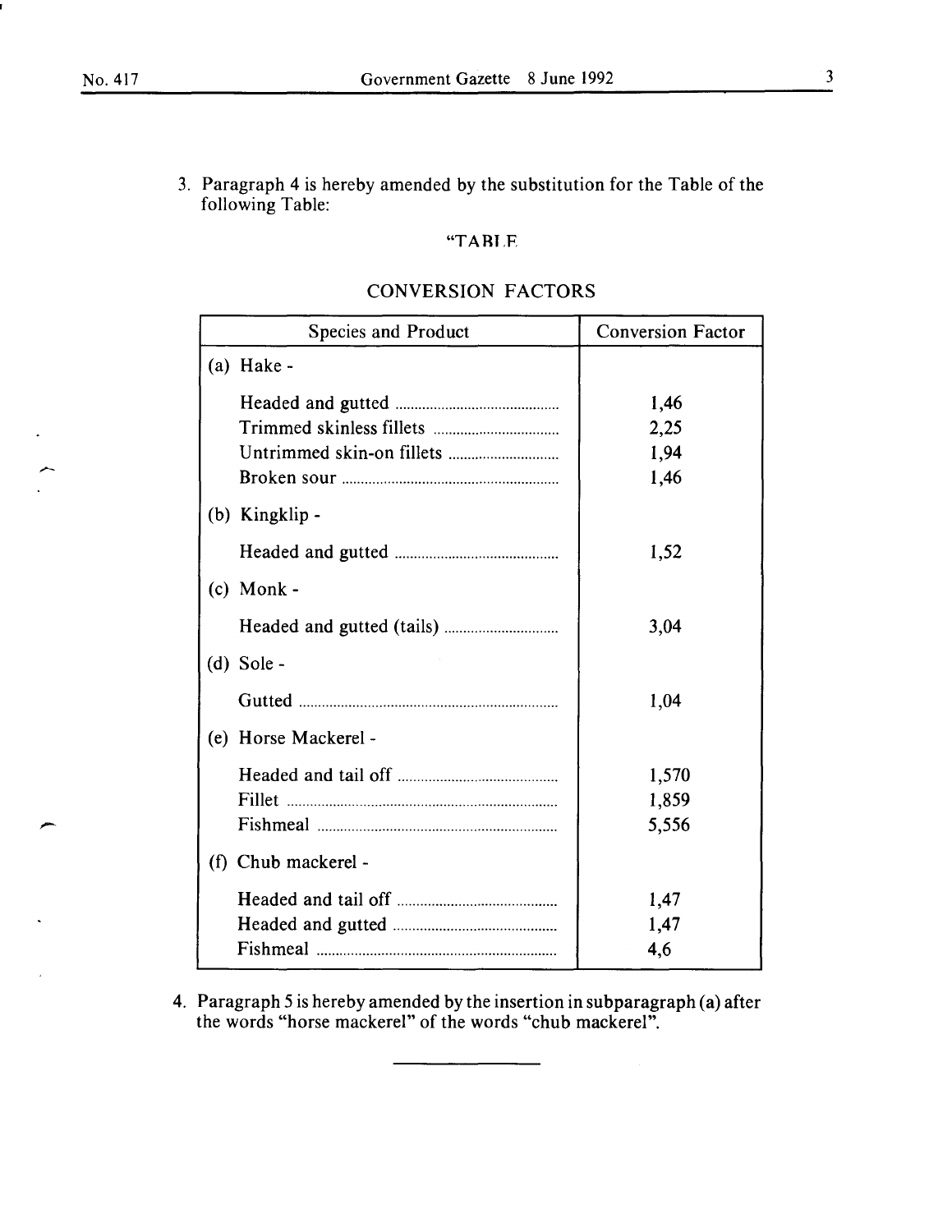#### MINISTRY OF FISHERIES AND MARINE RESOURCES

No. 63

1992

#### AMENDMENT OF REGULATIONS MADE UNDER THE SEA FISHERIES ACT, 1973

The President has under section 11 of the Sea Fisheries Act, 1973 (Act 58 of 1973), further amended the regulations promulgated by Government Notice I9I2 of I973 as set out in the Schedule.

#### SCHEDULE

Regulation 26 is hereby amended -

(a) by the substitution for Tables I, 2 and 3 to subregulation (1) of the following Tables respectively:

#### "TABLE I

#### PILCHARD

| <b>COLUMN 1</b>                                                                                                                                                                                                                                  | <b>COLUMN 2</b>                             | <b>COLUMN 3</b>                                                                                                                 |
|--------------------------------------------------------------------------------------------------------------------------------------------------------------------------------------------------------------------------------------------------|---------------------------------------------|---------------------------------------------------------------------------------------------------------------------------------|
| Owners of<br>fishing vessels                                                                                                                                                                                                                     | Period during which<br>fishing is permitted | Quantity of<br>round fish in<br>metric tons                                                                                     |
| Atlantic Harvesters<br>Consortium Fisheries<br>General Development Co.<br>Henties Bay People<br>Kuiseb Fish Products Ltd.<br>Matutura Fishing<br>Mukurob Fishing<br>Namib/Karibib Fisheries<br>Private Boat Owners<br>United Fishing Enterprises | 1 May 1992 to<br>31 August 1992             | 4 1 4 2<br>2 0 0 0<br>4 2 8 7<br>2972<br>4 7 8 0<br>2 0 0 0<br>745<br>2 000<br>2 0 0 0<br>3 9 3 2<br>2 000<br>15 000<br>4 1 4 2 |
|                                                                                                                                                                                                                                                  | <b>TOTAL</b>                                | 50 000.                                                                                                                         |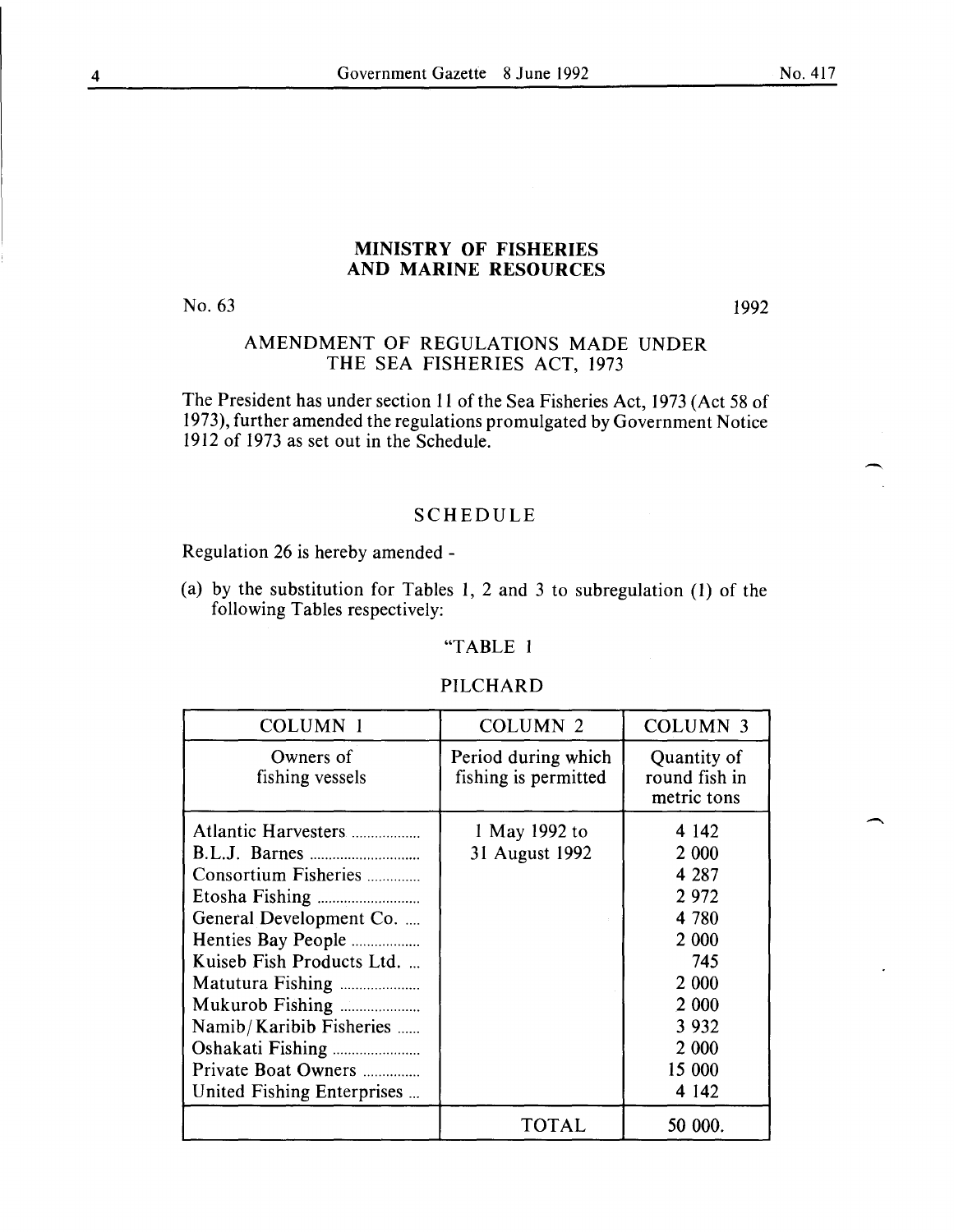### TABLE 2

### HAKE

| <b>COLUMN 1</b>                                                                                                                                                                                                                                                              | <b>COLUMN 2</b>                             | <b>COLUMN 3</b>                                                                                                                                                                                                                               |
|------------------------------------------------------------------------------------------------------------------------------------------------------------------------------------------------------------------------------------------------------------------------------|---------------------------------------------|-----------------------------------------------------------------------------------------------------------------------------------------------------------------------------------------------------------------------------------------------|
| Owners of<br>fishing vessels                                                                                                                                                                                                                                                 | Period during which<br>fishing is permitted | Quantity of<br>round fish in<br>metric tons                                                                                                                                                                                                   |
| Benguela Sea Products<br>Caroline (Pty) Ltd.<br>Consortium Fisheries<br>Helgoland Fishing (Pty) Ltd.<br>Namib/Karibib Fisheries<br>Namibia Marine Resources<br>Kuiseb Fish Products Ltd.<br>Mangetti Fishing<br>Namcoast (Pty) Ltd.<br>Overberg Fishing<br>Pescanova Fishing | 1 May 1992 to<br>31 December 1992           | 1 001,435<br>904,275<br>1 083,261<br>1 464,975<br>4 4 4 6,491<br>1 464,975<br>1 044,748<br>4 641,528<br>1 091,465<br>975,375<br>975,375<br>1 116,894<br>1 089,533<br>4 088,925<br>1 125,000<br>975,375<br>1 055,572<br>2 883,569<br>4 021,152 |
| Sea Harvest Corporation                                                                                                                                                                                                                                                      |                                             | 975,375<br>4 880,700                                                                                                                                                                                                                          |
|                                                                                                                                                                                                                                                                              | <b>TOTAL</b>                                | 41 305,998                                                                                                                                                                                                                                    |
| Lalandii (Pty) Ltd.<br>Saddle Hill Namibia<br>Seaflower Lobster                                                                                                                                                                                                              | 1 January 1992 to<br>31 December 1992       | 500<br>3 000<br>1 500<br>5 000                                                                                                                                                                                                                |
|                                                                                                                                                                                                                                                                              | <b>TOTAL</b>                                | 10 000.                                                                                                                                                                                                                                       |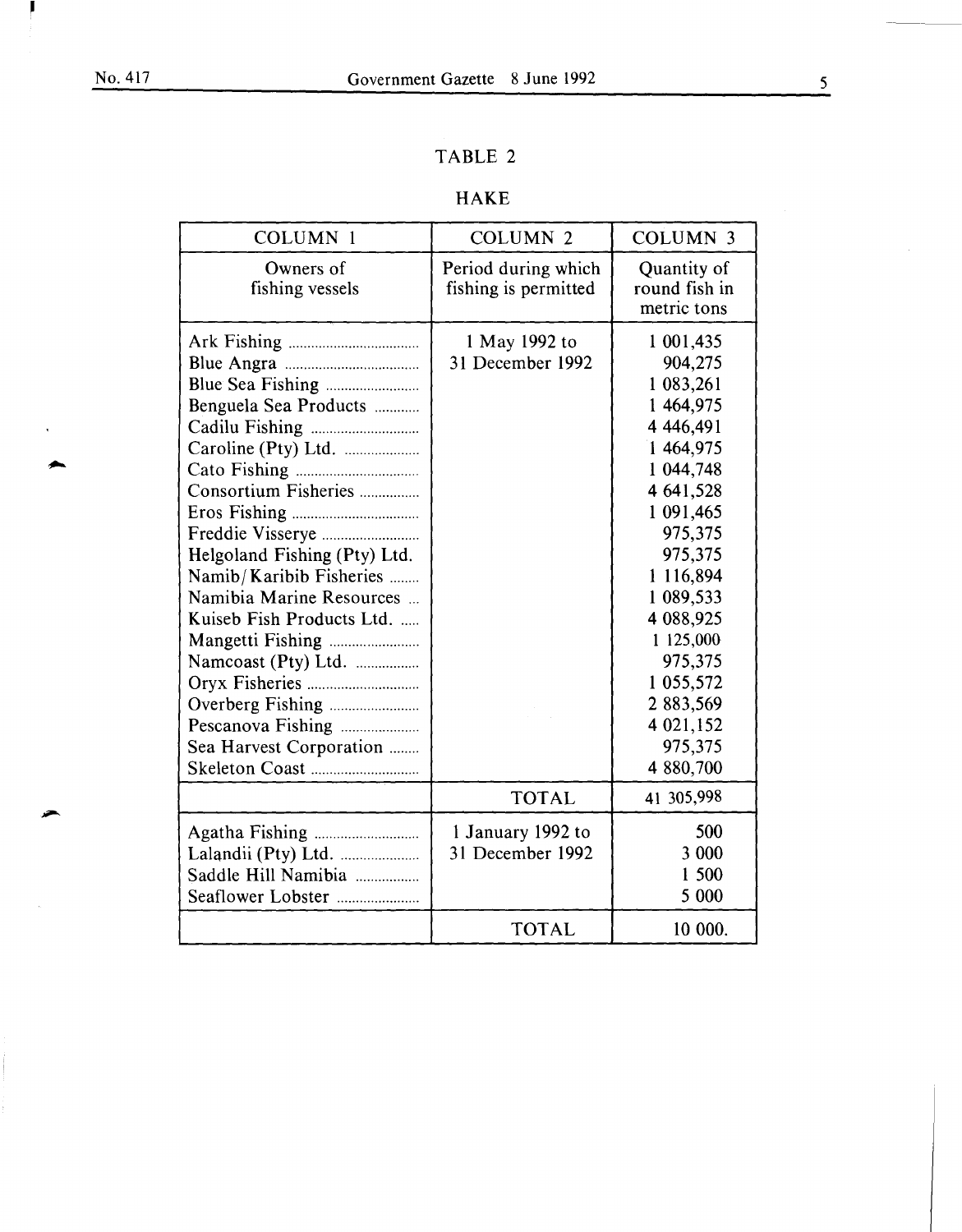| <b>COLUMN 1</b>                                                                                                                                                                                                                 | <b>COLUMN 2</b>                             | <b>COLUMN 3</b>                                                                                                                                                     |    |
|---------------------------------------------------------------------------------------------------------------------------------------------------------------------------------------------------------------------------------|---------------------------------------------|---------------------------------------------------------------------------------------------------------------------------------------------------------------------|----|
| Owners of<br>fishing vessels                                                                                                                                                                                                    | Period during which<br>fishing is permitted | Quantity of<br>round fish in<br>metric tons                                                                                                                         |    |
| Blue Ribbon Fisheries<br>General Development Co.<br><b>Inderdenominational Youth</b><br>Kuiseb Fish Products Ltd.<br>Naku Fishermen Development<br>Peoples Company of Namibia<br>Pescanova Fishing<br>Uhuru Namibia Enterprises | 1 May 1992 to<br>31 December 1992           | 1 1 7 8<br>2412<br>308<br>1 207<br>1 1 7 8<br>1 207<br>1 207<br>1 207<br>10 860<br>1 1 7 8<br>12 062<br>1 1 7 8<br>1 1 7 8<br>1 207<br>15 077<br>1 1 7 8<br>1 1 7 8 |    |
|                                                                                                                                                                                                                                 | <b>TOTAL</b>                                | 55 000                                                                                                                                                              | ". |

TABLE 3 HORSE MACKEREL

(b) by the insertion after Table 3 of the following Table to subregulation (1):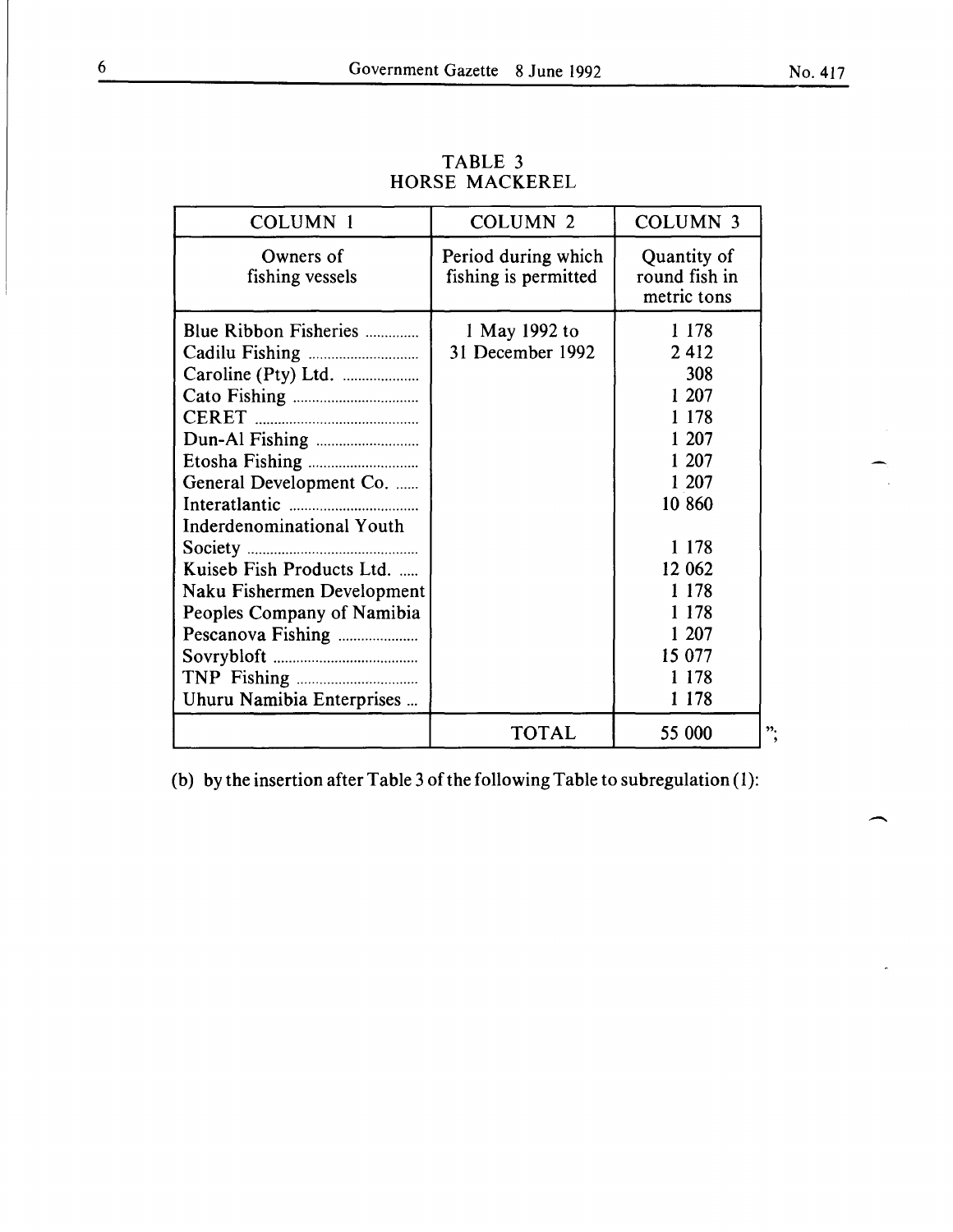$\sim$ 

 $\mathbf{r}$ 

I

 $\blacktriangleleft$ 

 $\sum_{i=1}^{n}$ 

 $\bar{\mathbf{v}}$ 

 $\bar{\mathbf{r}}$ 

| <b>COLUMN 1</b>                                                                                                                                                                                                                                 | <b>COLUMN 2</b>                             | <b>COLUMN 3</b>                                                                                                                 |
|-------------------------------------------------------------------------------------------------------------------------------------------------------------------------------------------------------------------------------------------------|---------------------------------------------|---------------------------------------------------------------------------------------------------------------------------------|
| Owners of<br>fishing vessels                                                                                                                                                                                                                    | Period during which<br>fishing is permitted | Quantity of<br>round fish in<br>metric tons                                                                                     |
| Blue Ribbon Fisheries<br>Caroline (Pty) Ltd.<br>General Development Co.<br>Interdenominational Youth<br>Kuiseb Fish Products Ltd.<br>Naku Fishermen Development<br>Peoples Company of Namibia<br>Pescanova Fishing<br>Uhuru Namibia Enterprises | 1 May 1992 to<br>31 December 1992           | 428<br>877<br>114<br>439<br>428<br>439<br>439<br>439<br>3 9 5 0<br>428<br>4 3 8 6<br>428<br>428<br>439<br>5 4 8 2<br>428<br>428 |
|                                                                                                                                                                                                                                                 | <b>TOTAL</b>                                | 20 000                                                                                                                          |

#### "TABLE 3A CHUB MACKEREL

 $\bar{z}$